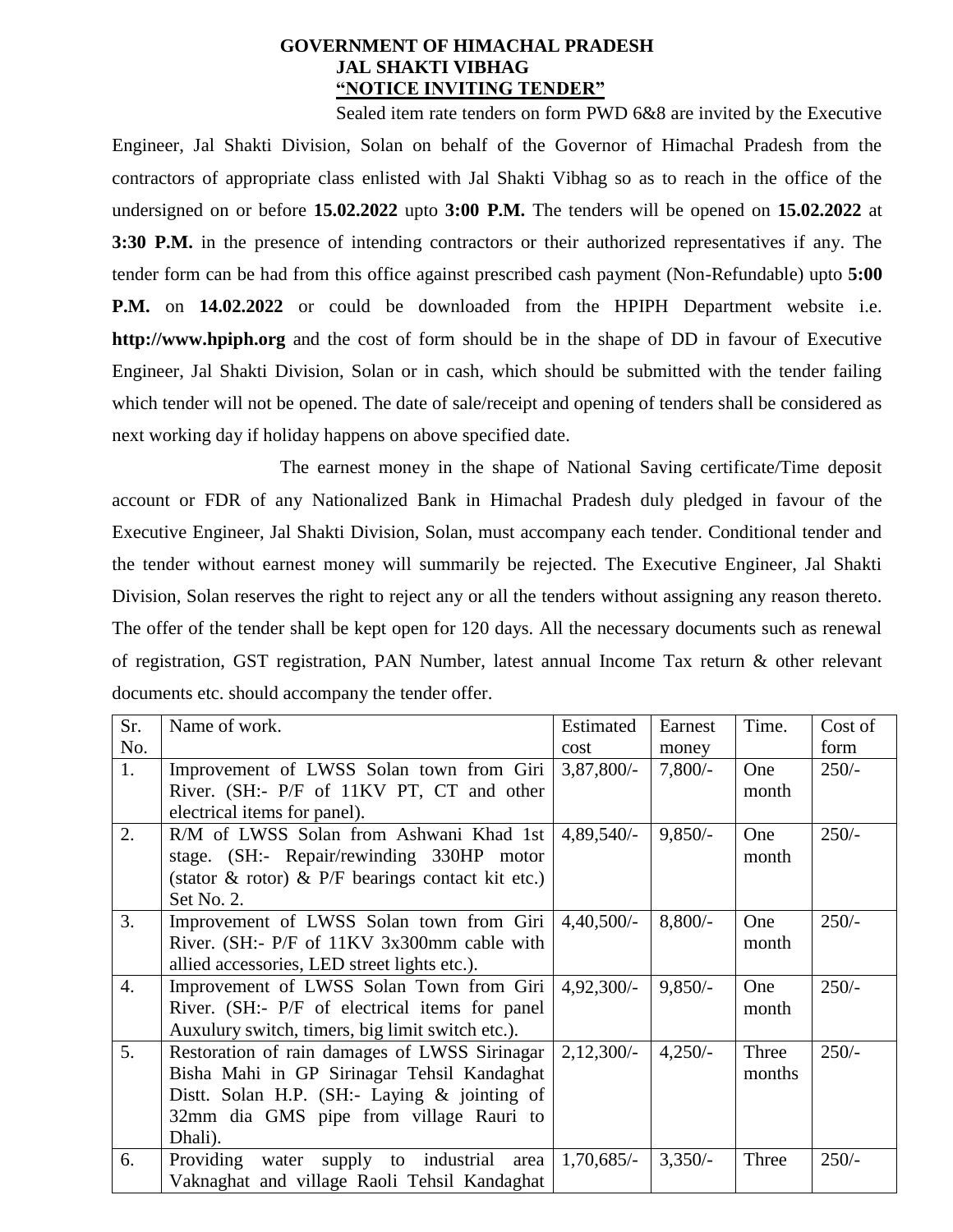|     | Distt. Solan H.P. (SH:- Laying & jointing of GI     |               |            | months |         |
|-----|-----------------------------------------------------|---------------|------------|--------|---------|
|     | pipe of various dia).                               |               |            |        |         |
| 7.  | R/M of LWSS to Solan Town from Ashwani              | 1,77,800/-    | $3,600/-$  | Three  | $250/-$ |
|     | Khud (SH:- C/O Toilet at 2nd stage Shilly of Size   |               |            | months |         |
|     | 2.10 x 1.5 mtr. and C/O septic tank with soak pit). |               |            |        |         |
| 8.  | R/M of various LWSS under IPH section               | 4,99,700/-    | $10,000/-$ | One    | $250/-$ |
|     | Kumarhatti under JSV Sub Division No 3 Solan.       |               |            | month  |         |
|     | (SH:- Supply and erection of submersible pump       |               |            |        |         |
|     | set with allied accessories).                       |               |            |        |         |
| 9.  | Improvement of LWSS Solan town from Giri            | $4,35,000/-$  | $8,700/-$  | One    | $250/-$ |
|     | River. (SH:- P/F sluice valves & NRV 250mm          |               |            | month  |         |
|     | dia) Set No. 3.                                     |               |            |        |         |
| 10. | R/M of LWSS Rihana in GP Delgi Tehsil               | $1,00,915/-$  | $2,050/-$  | Three  | $250/-$ |
|     | Kandaghat Distt. Solan. (SH:- Laying & jointing     |               |            | months |         |
|     | of G.I. pipe 15mm dia and providing/ fixing G.I.    |               |            |        |         |
|     | fittings for village Khair Delgi).                  |               |            |        |         |
| 11. | Restoration of rain damages of various              | $4,64,666/-$  | $9,300/-$  | One    | $250/-$ |
|     | LWSS/GWSS under J S Section Koti (SH:-              |               |            | month  |         |
|     | Providing and fixing G.M. Gate valve, G.I.          |               |            |        |         |
|     | fittings, Gland dori and Ball bearings of various   |               |            |        |         |
|     | size).                                              |               |            |        |         |
| 12. | R/M of LWSS Samoth (SH:- Supply and fixing          | $1,53,450/-$  | $3,100/-$  | One    | $250/-$ |
|     | of the base frame, star delta starter, making of    |               |            | month  |         |
|     | common header etc.).                                |               |            |        |         |
| 13. | Improvement of LWSS Solan town from Giri            | $4,35,000/-$  | $8,700/-$  | One    | $250/-$ |
|     | River. (SH:- P/F sluice valves & NRV 250mm          |               |            | month  |         |
|     | dia). Set No.5.                                     |               |            |        |         |
| 14. | Shifting of utilities of Jal Shakti Division Solan  | 1,23,780/-    | $2,500/-$  | Three  | $250/-$ |
|     | (SH:- Providing $\&$ laying of bye pass line 150    |               |            | months |         |
|     | mm dia from lal Batti chowk to raboun chowk &       |               |            |        |         |
|     | laying of various dia of G.I. pipes to improve the  |               |            |        |         |
|     | distribution network in Saproon areas.              |               |            |        |         |
| 15. | Restoration of rain damage of LIS Narayanee in      | $1,27,807/-$  | $2,600/-$  | Three  | $250/-$ |
|     | GP Narayanee Tehsil Kasauli Distt. Solan (SH:-      |               |            | months |         |
|     | Repair of Pump house).                              |               |            |        |         |
| 16. | Outsourcing of driver for Light Motor Vehicle in    | $1,62,425/-$  | $3,250/-$  | One    | $250/-$ |
|     | hilly terrain under the jurisdiction of JSV         |               |            | year   |         |
|     | Division Solan for one year in Tehsil & Distt.      |               |            |        |         |
|     | Solan HP.                                           |               |            |        |         |
| 17. | Restoration of rain damages to LWSS Domehar         | $1,10,963/-$  | 2,250/     | Three  | $250/-$ |
|     | Tehsil Kandaghat Distt. Solan H.P. (SH:- Laying     |               |            | months |         |
|     | & jointing of GI pipe 25mm dia to village           |               |            |        |         |
|     | Rechana).                                           |               |            |        |         |
| 18. | Augmentation of LWSS Seoth Kamlog in GP             | $2,25,600/$ - | $4,550/-$  | One    | $250/-$ |
|     | Neri Kalan Distt. Solan. (SH:- Supply & erection    |               |            | month  |         |
|     | of cast steel NRV for rising main and gate valve    |               |            |        |         |
|     | for scouring at 1st $& 2nd$ stage).                 |               |            |        |         |
| 19. | Remodelling of LWSS Dharampur (SH:- Supply          | 4,99,000/-    | $10,000/-$ | One    | $250/-$ |
|     | & erection of Centrifugal pump to be coupled        |               |            | month  |         |
|     | with existing motor at Madhiyana 1st stage).        |               |            |        |         |
| 20. | Remodelling of LWSS Dharampur (SH:- Supply          | 4,99,200/-    | $10,000/-$ | One    | $250/-$ |
|     | & erection of Centrifugal pump to be coupled        |               |            | month  |         |
|     | with existing motor at Madhiyana 2nd stage).        |               |            |        |         |